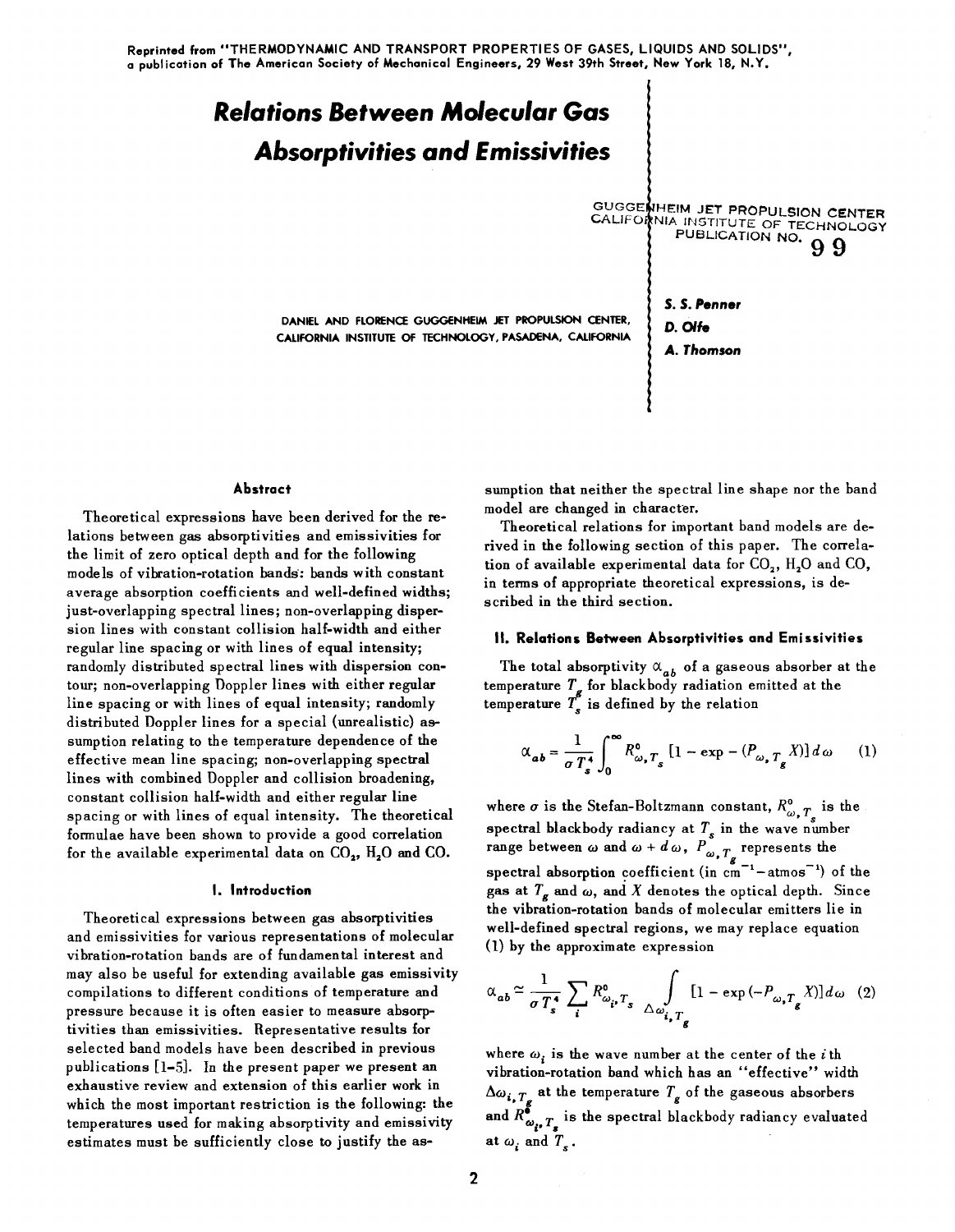**A. Emission from a** *B/aclcbody* **and Absorption** *by*  **Transparent Gases [2.5].** For optically thin layers of absorbing gases, (2) becomes

$$
\alpha_{ab} \simeq \frac{1}{\sigma T_s^4} \sum_i R_{\omega_i, T_s}^0 X \int_{\Delta \omega_{i, T_g}} P_{\omega, T_g} d\omega
$$

or

$$
\alpha_{ab} \approx \frac{1}{\sigma T_s^4} \sum_i R_{\omega_i, T_s}^0 \alpha_{i, T_g} X \tag{3}
$$

since

$$
\alpha_{i,T} = \int_{\Delta \omega_{i,T}} P_{\omega,T} d\omega \qquad (4)
$$

represents the integrated absorption (in  $cm^{-2}$  -atmos<sup>-1</sup>) for the *i*th vibration-rotation band of the gas at  $T$ . But<sup>1</sup>

$$
\frac{\alpha_{i,T}}{\alpha_{i,T_g}} = \frac{T_g}{T}
$$
 (5)

whence (3) becomes

$$
\alpha_{ab} \simeq \frac{T_s}{T_g} \epsilon(T_s, X) \tag{6}
$$

since the emissivity of transparent gases at the temperature  $T_s$  and optical depth  $X$  is defined by the expression

$$
\epsilon(T_s, X) = \lim_{X \to 0} \frac{1}{\sigma T_s^*} \int_0^\infty R_{\omega_s}^0 T_s [1 - \exp(-P_{\omega_s T_s} X)] d\omega \approx
$$
  

$$
\lim_{X \to 0} \frac{1}{\sigma T_s^*} \sum_i R_{\omega_i, T_s}^0 \int_{\Delta \omega_{i, T_s}} [1 - \exp(-P_{\omega_s T_s} X)] d\omega
$$

or

$$
\epsilon(T_s, X) \simeq \frac{1}{\sigma T_s^4} \sum_i R_{\omega_i, T_s}^0 \alpha_{i, T_s} X. \tag{7}
$$

It is apparent that (6) is independent of any band model and of the spectral line shape and depends, in fact, only on the temperature dependence of the integrated intensity specified through (5). Accordingly, we expect that all of the theoretical formulae derived in subsequent

sections for special band models and line shapes must reduce to (6) if they apply in the limit of zero optical depth. In this connection it is important to note that

$$
\lim_{X \to 0} \epsilon(T, \beta X) = \beta \epsilon(T, X).
$$
 (8)

**B. Emission from a** *B/aclcbody* **and Absorption** *by Vibration-Rotation* **Bands Characterized** *by* **Constant**  Average Absorption Coefficients [1-5]. When the *i*th vibration-rotation band is characterized by the constant absorption coefficient  $P_i$  over the effective width  $\Delta\omega_{i, T_s}$ , then (2) is replaced by the expression

$$
\alpha_{ab} \approx \frac{1}{\sigma T_s^4} \sum_i R_{\omega_i, T_s}^0 \Delta \omega_{i, T_g} [1 - \exp(-\overline{P}_{i, T_g} X)].
$$
 (9)

However, to the order of approximation that constant average absorption coefficients may be used, it is easily shown [5] that

$$
\frac{\Delta \omega_{i, T}}{\Delta \omega_{i, T_g}} = \left(\frac{T}{T_g}\right)^{\frac{1}{2}}
$$
\n(10)

whence

$$
\frac{\overline{P}_{i,T}}{\overline{P}_{i,T_g}} = \frac{(\alpha_{i,T}/\Delta\omega_{i,T})}{(\alpha_{i,T_g}/\Delta\omega_{i,T_g})} = \left(\frac{T_g}{T}\right)^{\frac{3}{2}}
$$
(11)

where use has been made of (5). From (9), (10) and (11) it now follows that

$$
\alpha_{ab} \approx \left(\frac{T_g}{T_s}\right)^{\frac{1}{2}} \frac{1}{\sigma T_s^4} \sum_i R_{\omega_i, T_s}^0 \Delta \omega_{i, T_s} \times \left\{1 - \exp\left[-\overline{P}_{i, T_s} \left(\frac{T_s}{T_s}\right)^{\frac{1}{2}} X\right]\right\}
$$

or

$$
\alpha_{ab} \simeq \left(\frac{T_g}{T_s}\right)^{\frac{1}{2}} \epsilon \left[T_s, \left(\frac{T_s}{T_g}\right)^{\frac{3}{2}} X\right]
$$
 (12)

SInce

$$
\epsilon \left[ T_s, \left( \frac{T_s}{T_g} \right)^{\frac{1}{2}} X \right] \simeq
$$
\n
$$
\frac{1}{\sigma T_s^4} \sum_i R_{\omega_i, T_s}^0 \int_{\Delta \omega_{i, T_s}} \times
$$
\n
$$
\left\{ 1 - \exp \left[ -P_{\omega_s T_s} \left( \frac{T_s}{T_s} \right)^{\frac{1}{2}} X \right] \right\} d\omega \simeq
$$

<sup>&#</sup>x27;Equation (5) depends essentially only on the validity of the ideal gas law, i.e., on the assumption that the number of absorbers at constant pressure in a fixed geometric length is inversely proportional to the temperature if the Boltzmann population factor may be neglected.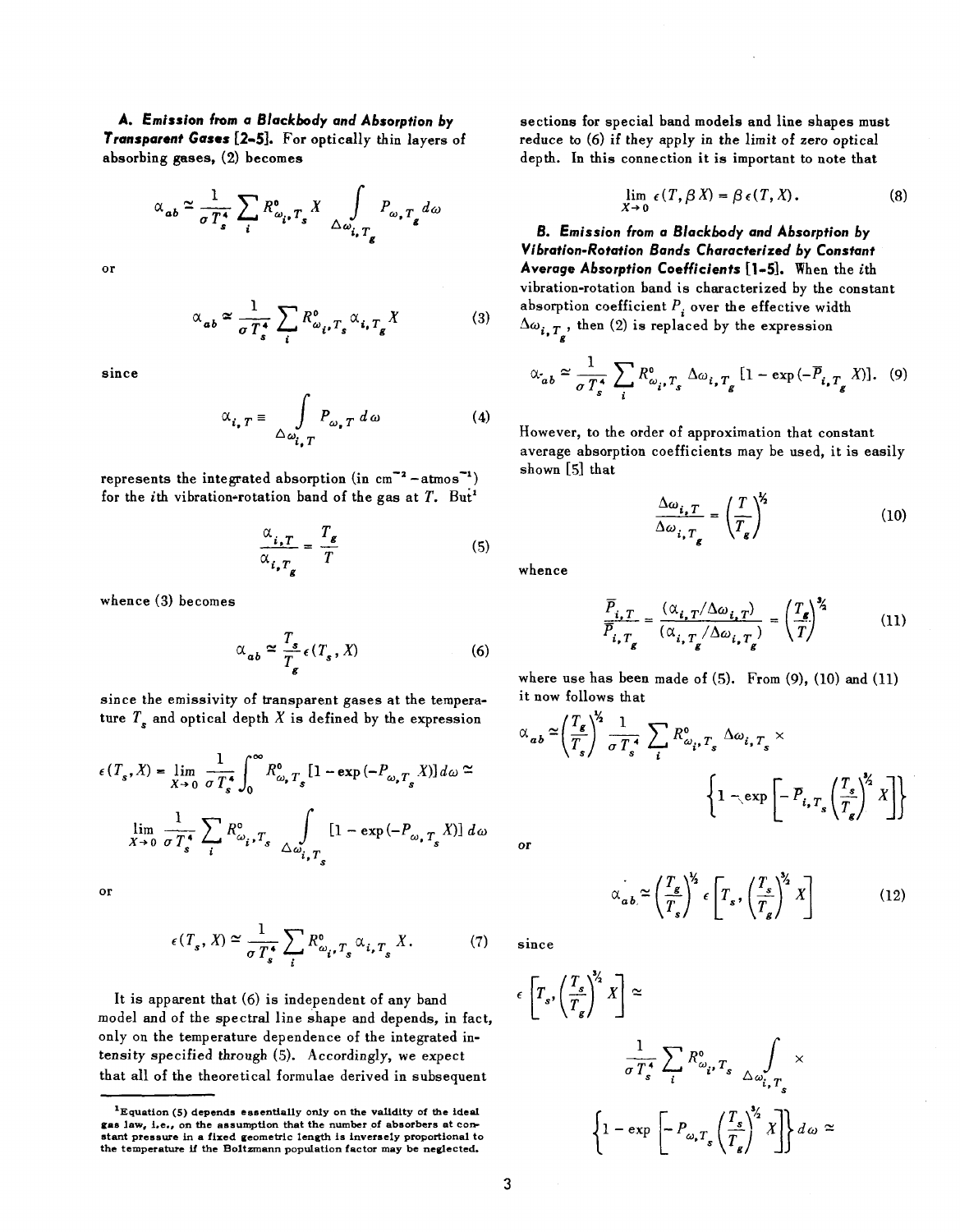$$
\frac{1}{\sigma T_s^*} \sum_i R_{\omega_i, T_s}^0 \Delta \omega_{i, T_s} \times \left\{ 1 - \exp \left[ -P_{i, T_s} \left( \frac{T_s}{T_s} \right)^{\gamma} X \right] \right\} \tag{13}
$$

for the assumed band model.

Equation (12) is a relation between the absorptivity  $\alpha_{ab}$ for molecular absorbers at the temperature  $T<sub>e</sub>$  and optical depth *X* and the emissivity of the same gas at the temperature  $T<sub>s</sub>$  and the optical depth  $(T<sub>s</sub>/T<sub>s</sub>)<sup>3/2</sup> X$ . Within the limitations of the assumed band model, (12) and other similar expressions suggest the possible determination of (infrared) emissivities from lower temperature absorptivity measurements.

C. *Emission lrom* a *Blackbocly ancl Absorption by Vibration-Rotation Bancls* Composecl *01 Just.Over/apping Spectral* Lines. For just-overlapping spectral lines it may be shown<sup>2</sup> that

$$
\int_{\Delta\omega_{i,T_g}} [1 - \exp(-P_{\omega,T_g}X)] d\omega \approx
$$
\n
$$
\Delta\omega_{i,T_g} \left\{ h \left( \frac{\alpha_{i,T_g}X}{\Delta\omega_{i,T_g}} \right) [1 - \exp(-\alpha_{i,T_g}X/\Delta\omega_{i,T_g})] \right\}^{\frac{1}{2}} \tag{14}
$$

where

$$
h(x) = \ln Cx - Ei(-x),
$$

C is Euler's constant, and

$$
- E i(-x) = \int_{x}^{\infty} \frac{1}{t} \exp(-t) dt
$$

is the exponential integral. Using (5) and (10), it is apparent that

$$
\int_{\Delta\omega_{i,T_g}} [1 - \exp(-P_{\omega,T_g} X)] d\omega \approx
$$
\n
$$
\left(\frac{T_g}{T_s}\right)^{\frac{1}{2}} \Delta\omega_{i,T_s} \left\{ h \left[\frac{\alpha_{i,T_s} X (T_s/T_g)^{\frac{1}{2}}}{\Delta\omega_{i,T_s}}\right] \times \left[1 - \exp(-\frac{\alpha_{i,T_s} X (T_s/T_g)^{\frac{1}{2}}}{\Delta\omega_{i,T_s}})\right] \right\}^{\frac{1}{2}} \approx
$$
\n
$$
\left(\frac{T_g}{T_s}\right)^{\frac{1}{2}} \int_{\Delta\omega_{i,T_g}} \left\{1 - \exp\left[-P_{\omega,T_s} X \left(\frac{T_s}{T_s}\right)^{\frac{1}{2}}\right]\right\} d\omega.
$$

Hence equation (2) becomes

$$
\alpha_{ab} \simeq \left(\frac{T_g}{T_s}\right)^{\frac{1}{2}} \frac{1}{\sigma T_s^4} \sum_i R_{\omega_i, T_s}^0 \sum_{\Delta \omega_i, T_s} \times \left\{1 - \exp\left[-P_{\omega, T_s} X \left(\frac{T_s}{T_s}\right)^{\frac{1}{2}}\right]\right\} d\omega
$$

or

$$
\alpha_{ab} \simeq \left(\frac{T_{\mathcal{E}}}{T_{s}}\right)^{Y_{2}} \epsilon \left[T_{s}, \left(\frac{T_{s}}{T_{\mathcal{E}}}\right)^{Y_{2}} X\right]
$$
 (15)

Comparison of (12) and (15) shows that the constant absorption coefficient approximation and the justoverlapping line approximation lead to the same relation between absorptivity and emissivity. This result is not unexpected since the assumed physical models are similar and since it is known that these two representations lead to practically identical emissivity estimates for diatomic molecules [3, 5].

*D. Emission Irom* a *Blackbocly ancl Absorption by Vibration-Rotation Bancls with Non-Overlapping Disper. sion Lines* [2, 5]. For non-overlapping spectral lines, (2) becomes

$$
\alpha_{ab} \simeq \frac{1}{\sigma T_s^4} \sum_i R_{\omega_{i,\tau}}^0 \sum_{j=0}^{\infty} 2\pi b_{i,j,\tau_g} f\left(\frac{S_{i,j,\tau_g} X}{2\pi b_{i,j,\tau_g}}\right) (16)
$$

where  $b_{i,j,T_g}$  is the dispersion half-width of the *j*th line in the *i*th band a.  $T_g$ ,  $S_{i,j,T_g}$  is the corresponding integrated line intensity, and

$$
f(x) = x \left[ \exp\left(-x\right) \right] \left[ \left( J_0(ix) - i J_1(ix) \right] \right]
$$

with  $J_0$  and  $J_1$  representing Bessel functions of the first kind of order zero and one, respectively. The relation between absorptivity and emissivity may be determined<br>for two cases depending on the form of  $S_{i,i}$ .

1. Bands with Regular Spacing and Constant Collision  $Half-Width.$  We may now use<sup>3</sup> the following approximation to  $S_{i,j,T_{\alpha}}$  for each branch of a vibration-rotation band:

$$
S_{i,j,T_g} = \alpha_{i,T_g} \sqrt{\frac{\hbar c B_{e_i}}{kT_g}} g\left(\sqrt{\frac{\hbar c B_{e_i}}{kT_g}} j\right) \qquad (17)
$$

where

$$
g(x) = x \exp(-x^2) \tag{18}
$$

<sup>&</sup>lt;sup>2</sup>Reference 5, equation (58-37); the validity of (15) is independent of the approximation contained in (14), as may be verified readily by using the exact integral representation for the just-overlapping line model.

<sup>&#</sup>x27;Reference 5, equation (58.35).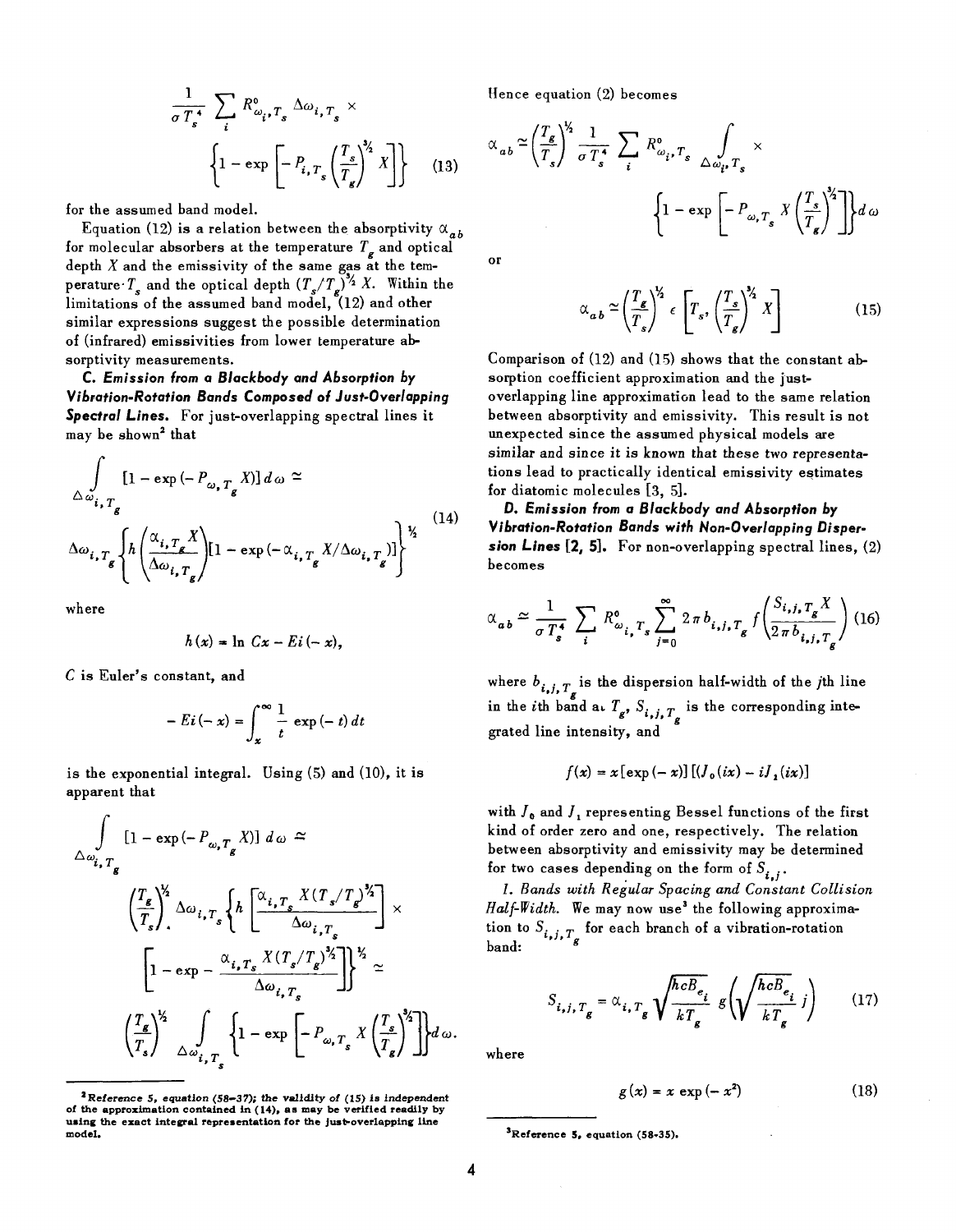and  $B_{e_i}$  is the usual rotational spectroscopic constant for the *i*th band. Hence (16) becomes, for  $b_{i,j,T_g} = b_{i,T_g}$ ,

$$
\alpha_{ab} \approx \frac{1}{\sigma T_s^4} \sum_{i} R_{\omega_i, T_s}^0 2 \sum_{j=0}^{\infty} 2 \pi b_{i, T_g} \times
$$
\n
$$
f \left[ \frac{\alpha_{i, T_g} \sqrt{\frac{hcB_{e_i}}{kT_g}} g \left( \sqrt{\frac{hcB_{e_i}}{kT_g}} j \right) X}{2 \pi b_{i, T_g}} \right] \approx
$$
\n
$$
\frac{1}{\sigma T_s^4} \sum_{i} R_{\omega_i, T_s}^0 2 \int_0^{\infty} 2 \pi b_{i, T_g} \sqrt{\frac{kT_g}{hcB_{e_i}}} \times
$$
\n
$$
f \left[ \frac{\alpha_{i, T_g} \sqrt{\frac{hcB_{e_i}}{kT_g}} g(u)}{2 \pi b_{i, T_g}} X \right] du
$$

where the factor 2 preceding the sum over j accounts for the two branches of the vibration-rotation band. Using (5) and the relation

$$
\frac{b_{i,T}}{b_{i,T_g}} = \left(\frac{T_g}{T}\right)^{\frac{1}{2}}
$$
\n(19)

the preceding relation reduces to

$$
\alpha_{ab} \approx \frac{1}{\sigma T_s^4} \sum_{i} R_{\omega_{i},T_s}^0 \int_0^{\infty} 2 \pi b_{i,T_s} \sqrt{\frac{kT_s}{hcB_{e_i}}} \times
$$
  

$$
f \left[ \frac{\alpha_{i,T_s} \sqrt{\frac{hcB_{e_i}}{kT_s}} g(u)}{2 \pi b_{i,T_s}} \frac{T_s}{T_s} \right] du \approx
$$
  

$$
\frac{1}{\sigma T_s^4} \sum_{i} R_{\omega_{i},T_s}^0 2 \sum_{j} 2 \pi b_{i,T_s} \times
$$
  

$$
f \left[ \frac{\alpha_{i,T_s} \sqrt{\frac{hcB_{e_i}}{kT_s}} g\left(\sqrt{\frac{hcB_{e_i}}{kT_s}}j\right)}{2 \pi b_{i,T_s}} \right] \frac{T_s}{T_s} X
$$

or

$$
\alpha_{ab} \approx \epsilon \left( T_s, \ \frac{T_s}{T_g} X \right) \tag{20}
$$

*2. Bands with Equally Intense Spectral Lines and Constant Collision Half-Width.* If all of the spectral lines of the *i*th band have the same integrated intensity  $\overline{S}_{i, T_g}$  and

the same half-width  $b_{i, T_a}$  and there are  $N_{i, T_a}$  lines contributing, then (16) becomes

$$
\alpha_{ab} \simeq \frac{1}{\sigma T_s^4} \sum_i R^0_{\omega_i, T_s} N_{i, T_g} 2 \pi b_{i, T_g} f \left( \frac{S_{i, T_g} X}{2 \pi b_{i, T_g}} \right). \tag{21}
$$

By definition,

$$
N_{i,T_g} = \frac{\Delta \omega_{i,T_g}}{d_{i,T_g}}
$$
 (22)

if  $d_{i, T_g}$  represents the average line spacing in the *i*th band at  $T_g$ . If we assume that

$$
\frac{d_{i,T_g}}{d_{i,T_g}} = \left(\frac{T_s}{T_g}\right)^{\eta} \tag{23}
$$

and use (10), then

$$
\frac{N_{i, T_g}}{N_{i, T_s}} = \left(\frac{T_g}{T_s}\right)^{\eta + (\frac{1}{2})}
$$
\n(24)

and

$$
\frac{S_{i, T_g}}{\overline{S}_{i, T_g}} = \frac{(\alpha_{i, T_g} / N_{i, T_g})}{(\alpha_{i, T_g} / N_{i, T_g})} = \left(\frac{T_s}{T_g}\right)^{\eta + (\frac{3}{2})}
$$
(25)

From (21) to (25) it follows that

$$
\alpha_{ab} \approx \frac{1}{\sigma T_s^*} \left(\frac{T_s}{T_s}\right)^{\eta} \sum_i R_{\omega_i, T_s}^0 N_{i, T_s} 2 \pi b_{i, T_s} \times
$$
  

$$
f \left[\frac{\overline{S}_{i, T_s}}{2 \pi b_{i, T_s}} \left(\frac{T_s}{T_s}\right)^{\eta + 1} X\right]
$$

or

$$
\alpha_{ab} \simeq \left(\frac{T_s}{T_s}\right)^{\eta} \epsilon \left[T_s, X \left(\frac{T_s}{T_s}\right)^{\eta+1}\right]
$$
 (26)

**E.** *Emission* **from a** *Blackbody and Absorption by Randomly Distributed Spectral Lines with Dispersion* **Contour** [4]. For the statistical model of a vibrationrotation band, it may be shown [2, 5-7] that

$$
\int_{\Delta \omega_{i, T_g}} [1 - \exp(-P_{\omega}X)] d\omega \approx
$$
\n
$$
\Delta \omega_{i, T_g} \left[ 1 - \exp(-\left(\frac{\overline{A}_{i, T_g}}{d_{i, T_g}}\right))\right] \tag{27}
$$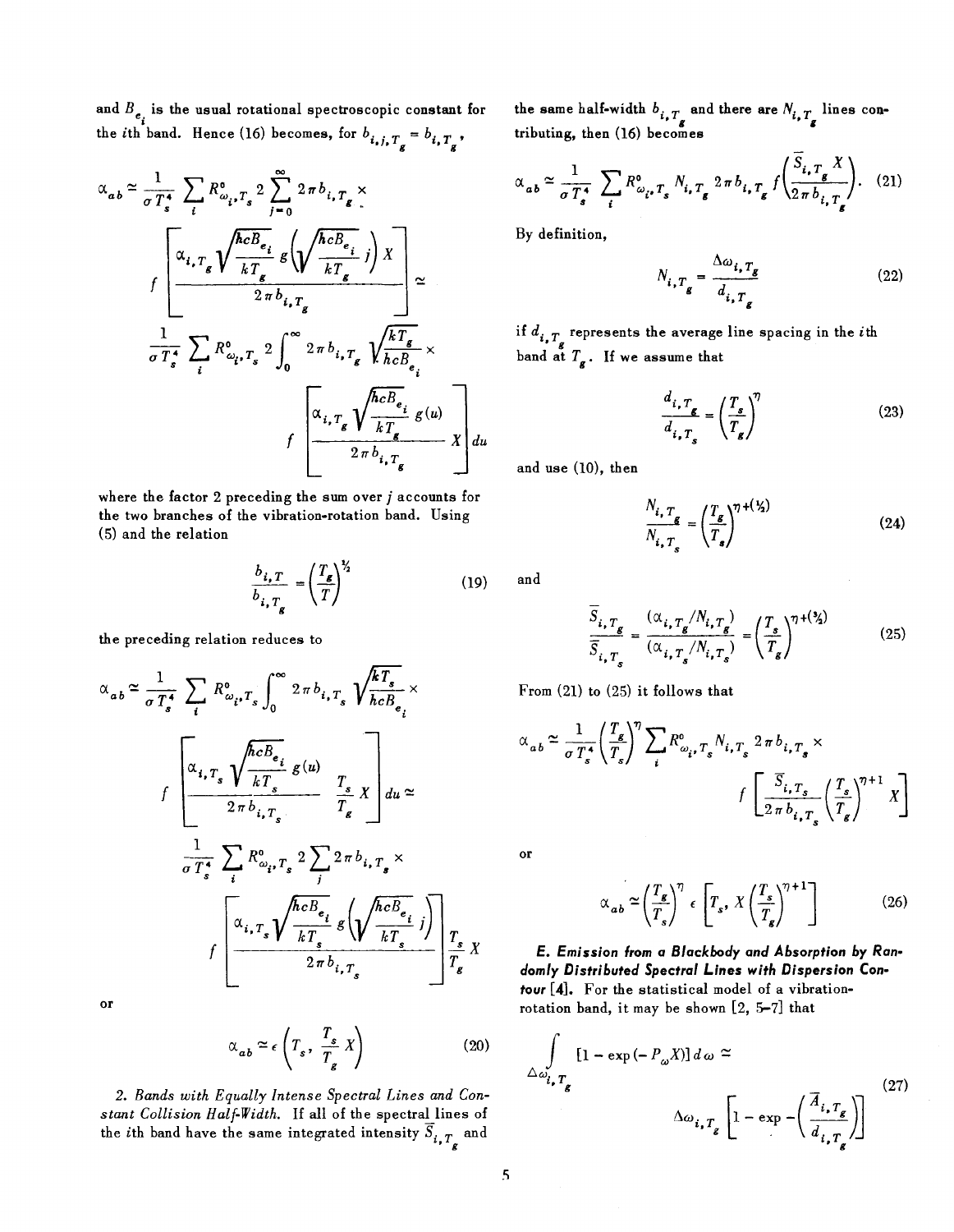where

$$
\overline{A}_{i, T_g} = \int_0^\infty A_L \, \mathcal{P} \left( \overline{S}_i / S \right) d \left( \overline{S}_i / S \right) \tag{28}
$$

is the weighted mean value of the line absorption  $A_L$ with respect to the normalized intensity probability distribution function  $\widehat{P}(\overline{S}_t/S)$ . For dispersion lines of halfwidth *b,* it is well-known [5] that

$$
A_L \simeq SX \quad \text{for} \quad \frac{SX}{2\pi b} < \frac{2}{\pi} \tag{29}
$$

and

$$
A_L \simeq 2\sqrt{5bX} \quad \text{for} \quad \frac{SX}{2\pi b} > \frac{2}{\pi} \,. \tag{30}
$$

Thus, for the range of values in which (29) applies for the contributing spectral lines, the relation between absorptivity and emissivity is determined by the optically thin gas approximation given in (6). On the other hand, for the square root region,

$$
\overline{A}_{i} = 2\sqrt{b_{i}X} \int_{0}^{\infty} \widehat{\left| \frac{\partial}{\partial z} \right|} \sqrt{S} d\left( \overline{S}_{i}/S \right) = \text{constant } \sqrt{\overline{S}_{i}b_{i}X} \tag{31}
$$

Hence, assuming that  $\overline{S}_t = \alpha_i/(\Delta \omega_i/d_i)$  and using the previously specified temperature dependence for  $\alpha$ . [see (5)],  $\Delta \omega$ , [see (10)] and *d*, [see (23)], we obtain

$$
\overline{A}_{i,T_g} = \text{constant} \frac{\left[\overline{S}_{i,T_g} b_{i,T_g} \left(\frac{T_s}{T_g}\right)^{2-\eta} X\right]^{\frac{1}{2}}}{d_{i,T_g}}.
$$
 (32)

Introduction of (27) and (32) into (2) leads to the result

$$
\alpha_{ab} \simeq \left(\frac{T_g}{T_s}\right)^{V_2} \epsilon \left[T_s, \, X \left(\frac{T_s}{T_g}\right)^{2-\eta}\right].\tag{33}
$$

It is important to observe that (33) does not reduce to (6) as  $X$  goes to zero. This result is not surprising in view of the fact that (33) has been derived specifically for the square root region, i.e., for values of  $X$  which are sufficiently large to justify use of the line absorption formula given in (30).

**F.** *Emission* **from a** *Blackbody and Absorption by* **Non-***Overlapping Spectral* **Lines** *with Doppler* **Contour.** FOI

spectral lines with Doppler broadening, it is well known4 that

$$
\int_{\Delta\omega_{i,j}} [1 - \exp(-P_{\omega}X)] d\omega =
$$
\n
$$
\omega_{i,j} \left(\frac{2\pi kT}{mc^2}\right)^{V_2} \sum_{n=1}^{\infty} -\frac{1}{n!\sqrt{n}} (-P'_{i,j}X)^n
$$
\n(34)

where the integration interval over the *j*th line of the *i*th band  $\Delta \omega_{i,j}$  has been extended from the band center  $\omega_{ji}$ to  $-\infty$  and  $+\infty$ , *m* represents the mass of the radiator, and

$$
P'_{ij} = \frac{S_{i,j}}{\omega_{i,j}} \left(\frac{mc^2}{2\pi kT}\right)^{\frac{1}{2}}
$$
 (35)

is the spectral absorption coefficient at the center of the *j*th line in the *i*th band. In view of  $(34)$  and  $(35)$ ,  $(2)$ becomes

$$
\alpha_{ab} \approx \frac{1}{\sigma T_s^4} \sum_i R_{\omega_i, T_s}^{\circ} \left\{ \sum_j \omega_i \left( \frac{2 \pi k T}{mc^2} \right)^{\frac{1}{2}} \sum_{n=1}^{\infty} - \frac{1}{n! \sqrt{n}} \left[ - \frac{S_{i,j,T_s} X}{\omega_i} \left( \frac{mc^2}{2 \pi k T} \right)^{\frac{1}{2}} \right]^n \right\}
$$
(36)

where we have used the wave number at the band center  $\omega_{i,j}$ . We proceed to consider two special cases which are analogous to those treated for non-overlapping dispersion lines.

*1. Diatomic Molecules with Regular Spacing.* The rotational line intensities are again given by (17). Hence, proceeding as before,

$$
\alpha_{ab} \simeq \frac{1}{\sigma T_s^4} \sum_i R_{\omega_i, T_s}^0 2 \omega_i \left( \frac{2 \pi k T}{mc^2} \right)^{\frac{1}{2}} \times
$$
  

$$
\left\{ \sum_{j=0}^{\infty} \sum_{n=1}^{\infty} -\frac{1}{n! \sqrt{n}} \left[ \frac{-\alpha_{i, T_g} X}{\omega_i} \sqrt{\frac{hcB_e}{kT_g}} g(u) \left( \frac{mc^2}{2 \pi k T} \right)^{\frac{1}{2}} \right] \right\}
$$

where

$$
u = \sqrt{\frac{hcB_e}{kT_g}} j;
$$

thus

$$
\alpha_{ab} \simeq \frac{1}{\sigma T_s^4} \sum_i R_{\omega_i, T_s}^0 2 \omega_i \left( \frac{2 \pi k T_s}{mc^2} \right)^{\frac{1}{2}} \int_0^\infty \sqrt{\frac{k T_s}{hc B_{e_i}}} \times
$$

4Referenee 5, equation (16-8).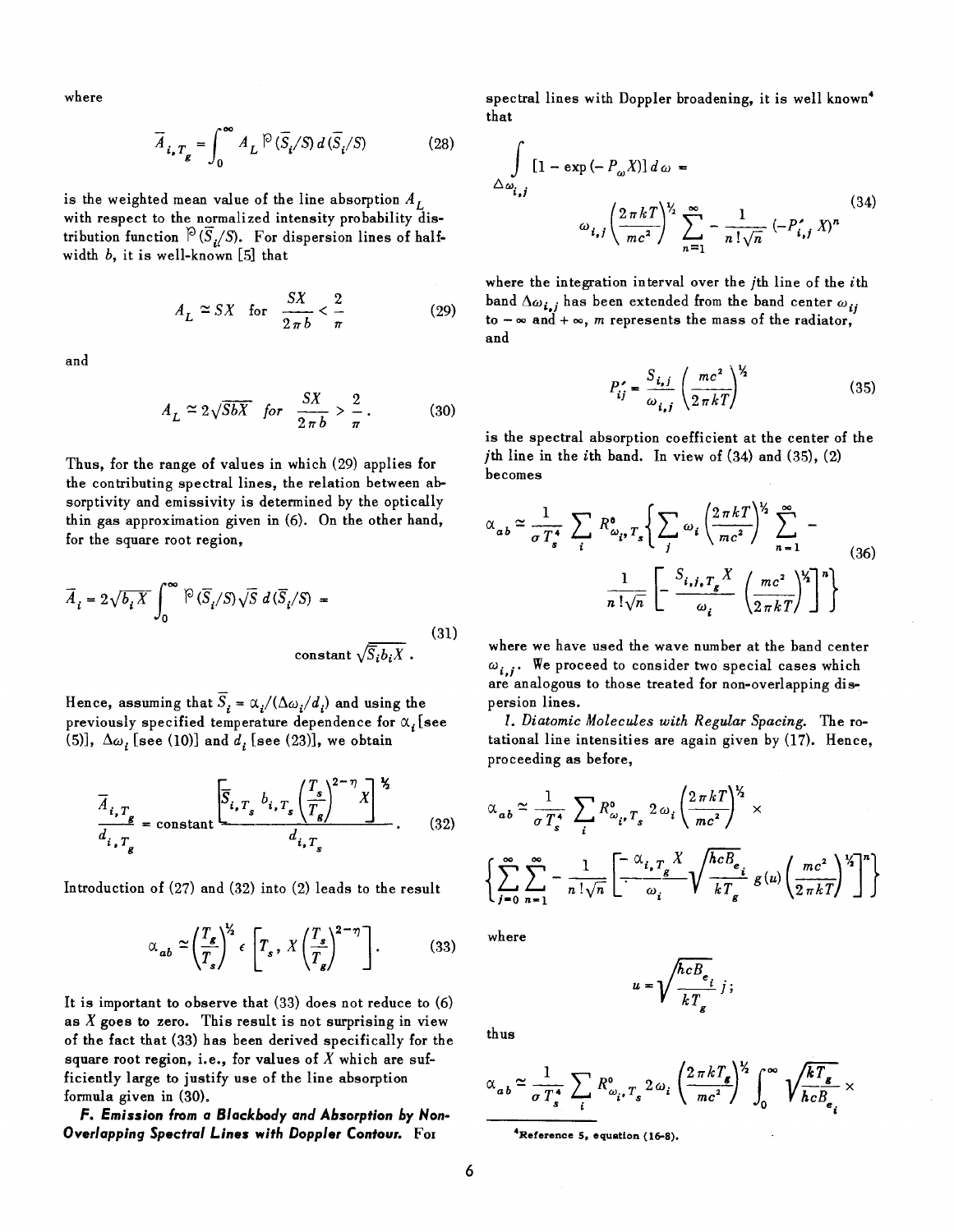$$
\left\{\sum_{n=1}^{\infty} -\frac{1}{n!\sqrt{n}} \left[\frac{-\alpha_{i_{1}}r_{g}}{\omega_{i}} \sqrt{\frac{hcB_{e_{i}}}{kT_{g}}} g(u) \left(\frac{mc^{2}}{2\pi kT_{g}}\right)^{1/2}\right]^{n}\right\} du \approx
$$
\n
$$
\left(\frac{r_{g}}{T_{s}}\right) \frac{1}{\sigma T_{s}^{4}} \sum_{i} R_{\omega_{i}}^{0} r_{s}^{2} 2\omega_{i} \left(\frac{2\pi kT_{s}}{mc^{2}}\right)^{1/2} \int_{0}^{\infty} \sqrt{\frac{kT_{s}}{hcB_{e_{i}}}} \times
$$
\n
$$
\left\{\sum_{n=1}^{\infty} -\frac{1}{n!\sqrt{n}} \left[\frac{-\alpha_{i_{1}}r_{s}}{\omega_{i}} \sqrt{\frac{hcB_{e_{i}}}{kT_{s}}} \times \frac{\left(\frac{mc^{2}}{2\pi kT_{s}}\right)^{1/2} X \left(\frac{T_{s}}{T_{g}}\right)^{2} g(u)\right\} du\right\}
$$

or

$$
\alpha_{ab} \approx \left(\frac{T_g}{T_s}\right) \epsilon \left[T_s, \left(\frac{T_s}{T_g}\right)^2 X\right].
$$
 (37)

*2. Molecules with Equally' Intense Spectral Lines.* For equally intense spectral lines, we may introduce (24) and (25) into equation (36). Hence

$$
\alpha_{ab} \approx \frac{1}{\sigma T_s^4} \sum_{i} R_{\omega_{i},T_s}^{\circ} N_{i,T_g} \omega_i \left( \frac{2\pi k T_g}{mc^2} \right)^{\frac{1}{2}} \sum_{n=1}^{\infty} -
$$
  

$$
\frac{1}{n! \sqrt{n}} \left[ -\frac{\overline{S}_{i,T_g} X}{\omega_i} \left( \frac{mc^2}{2\pi k T_g} \right)^{\frac{1}{2}} \right]^n \approx
$$
  

$$
\left( \frac{T_g}{T_s} \right)^{\gamma+1} \frac{1}{\sigma T_s^4} \sum_{i} R_{\omega_{i},T_s}^{\circ} N_{i,T_s} \omega_i \left( \frac{2\pi k T_s}{mc^2} \right)^{\frac{1}{2}} \sum_{n=1}^{\infty} -
$$
  

$$
\frac{1}{n! \sqrt{n}} \left[ -\frac{\overline{S}_{i,T_s}}{\omega_i} \left( \frac{mc^2}{2\pi k T_s} \right)^{\frac{1}{2}} X \left( \frac{T_s}{T_g} \right)^{\gamma+2} \right]^n
$$
or

$$
\alpha_{ab} \approx \left(\frac{T_s}{T_s}\right)^{\gamma+1} \epsilon \left[T_s, X\left(\frac{T_s}{T_s}\right)^{\gamma+2}\right].
$$
 (38)

G. *Emission from* a *Blackbody and Absorption by Randomly Distributed Spectral* Lines with *Doppler Contour.*  Equations (27) and (28) apply for the specified model with the line absorption determined explicitly through (34) and (35). Hence

$$
\overline{A}_i = \int_0^\infty A_L \, \mathsf{P} \, (\overline{S}_i / S) \, d \, (\overline{S}_i / S)
$$

$$
= \omega_i \left(\frac{2 \pi k T}{mc^2}\right)^{\frac{1}{2}} \int_0^\infty \widehat{P}(\overline{S}_i/S) d(\overline{S}_i/S) \sum_{n=1}^\infty -\frac{1}{n! \sqrt{n}} \left[\frac{-SX}{\omega_i} \left(\frac{mc^2}{2 \pi k T}\right)^{\frac{1}{2}}\right]^{n}.
$$
  

$$
= \omega_i \left(\frac{2 \pi k T}{mc^2}\right)^{\frac{1}{2}} \sum_{n=1}^\infty -\frac{1}{n! \sqrt{n}} \left[\frac{X}{2 \pi k T}\left(\frac{mc^2}{2 \pi k T}\right)^{\frac{1}{2}}\right]^{n} \int_0^\infty S^n \widehat{P}(\overline{S}_i/S) d(\overline{S}_i/S)
$$
  

$$
= \omega_i \left(\frac{2 \pi k T}{mc^2}\right)^{\frac{1}{2}} \sum_{n=1}^\infty -\frac{1}{n! \sqrt{n}} \left[\frac{\overline{S}_i X}{\omega_i} \left(\frac{mc^2}{2 \pi k T}\right)^{\frac{1}{2}}\right]^{n} c_n.
$$

where

$$
c_n = \int_0^\infty \left(\frac{S}{\overline{S}_i}\right)^n \mathbb{P}\left(\frac{\overline{S}_i}{S}\right) d\left(\frac{\overline{S}_i}{S}\right). \tag{39}
$$

If we assume again that

$$
\frac{\overline{S}_{i,T_g}}{\overline{S}_{i,T_g}} = \frac{\alpha_{i,T_g}/(\Delta \omega_{i,T_g}/d_{i,T_g})}{\alpha_{i,T_g}/(\Delta \omega_{i,T_g}/d_{i,T_g})} = \left(\frac{T_s}{T_g}\right)^{\eta + (\frac{N_s}{2})}
$$

then

then  
\n
$$
\overline{A}_{i, T_g} = \sqrt{\frac{T_g}{T_s}} \omega_i \left( \frac{2 \pi k T_s}{mc^2} \right)^{\frac{1}{2}} \sum_{n=1}^{\infty} - \frac{c_n}{n! \sqrt{n}} \left[ -\frac{\overline{S}_{i, T_g}}{\omega_i} \left( \frac{mc^2}{2 \pi k T_s} \right)^{\frac{1}{2}} X \left( \frac{T_s}{T_g} \right)^{\frac{n+2}{2}} \right]^n
$$

and

$$
\frac{\overline{A}_{i,T_g}}{d_{i,T_g}} = \left(\frac{T_g}{T_s}\right)^{(\frac{1}{2})+\eta} \omega_i \left(\frac{2\pi k T_s}{mc^2}\right)^{\frac{1}{2}} \sum_{n=1}^{\infty} -
$$
\n
$$
\frac{c_n}{n!\sqrt{n}} \left[\frac{\overline{S}_{i,T_g}}{\omega_i} \left(\frac{mc^2}{2\pi k T_s}\right)^{\frac{1}{2}} X \left(\frac{T_s}{T_g}\right)^{\eta+2}\right]^n.
$$
\n(40)

In view of (27), the absorptivity is now given by the relation

$$
\alpha_{ab} \simeq \sqrt{\frac{T_s}{T_s}} \frac{1}{\sigma T_s^4} \sum_i R_{\omega_{i,} T_s}^0 \Delta \omega_{i, T_s} \times \left[1 - \exp\left(-\left(\frac{\overline{A}_{i, T_s}}{d_{i, T_s}}\right)\right] \tag{41}
$$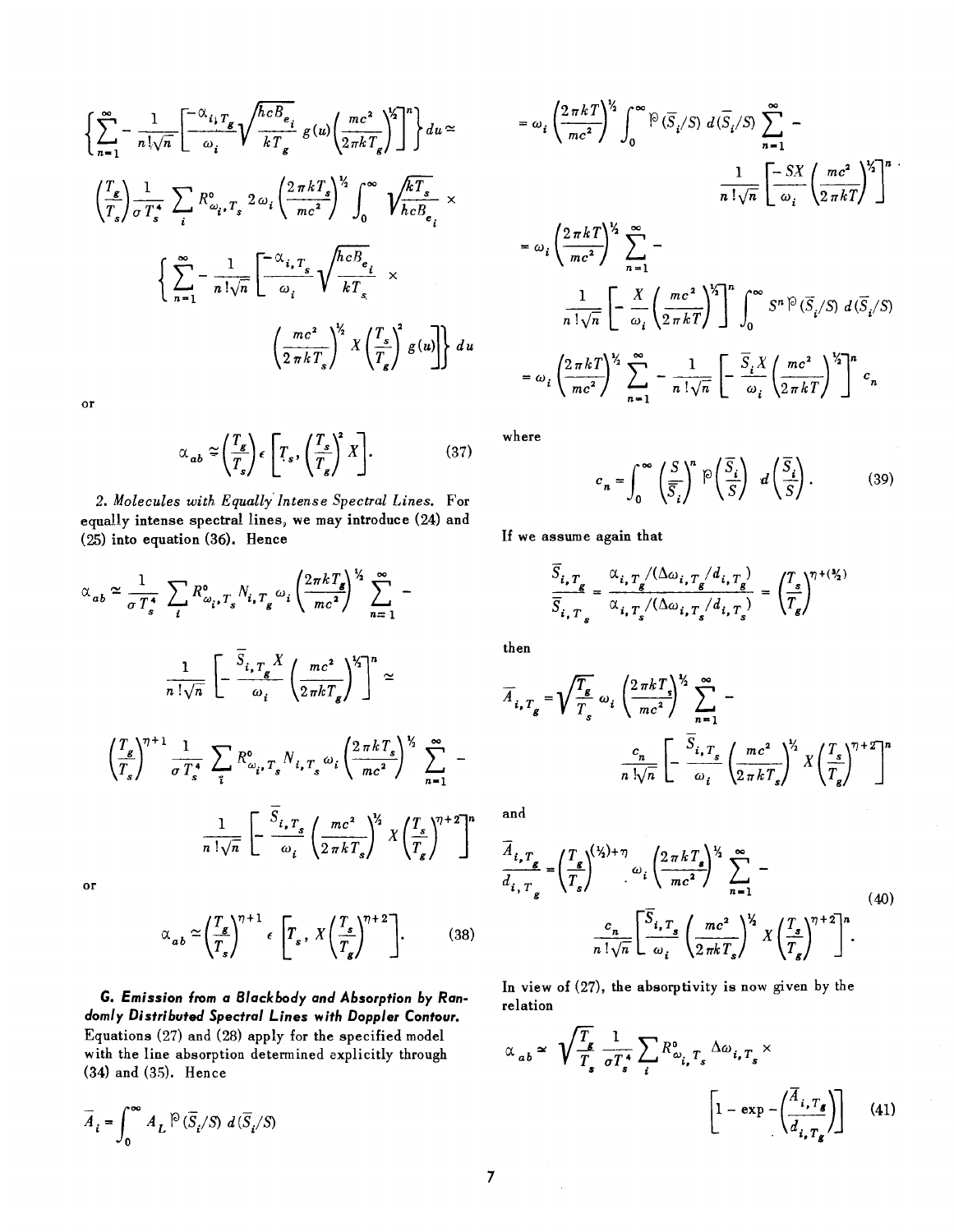where it is impossible to express  $\overline{A}_{i, T_{\sigma}}/d_{i, T_{\sigma}}$  in terms of  $\overline{A}_{i, T}$  /  $d_{i, T}$  with a suitably modified optical depth

 $X(T_s/T_s)$ <sup>e</sup> except in the unlikely case that  $\eta = -\frac{1}{2}$ . In this special case,

$$
\alpha_{ab} \simeq \sqrt{\frac{T_s}{T_s}} \epsilon \left[ T_s, X \left( \frac{T_s}{T_g} \right)^{3/2} \right], \quad \eta = -\frac{1}{2}. \tag{42}
$$

Thus, in general, it is not feasible to obtain an explicit relation between emissivity and absorptivity for randomly distributed spectral lines with Doppler contour.

*H. Emission from a Blackbody and Absorption by Non-Overlapping Spectral Lines with Combined Doppler and Col/ision Broadening and with Constant Collision Half-Width.* For combined Doppler and collision broadening the line absorption depends on  $P'X$ , on the Doppler halfwidth  $b_D$ , and on the line-shape parameter a  $\approx \frac{b_C}{b_D} \sqrt{\ln 2}$ ,

viz.,

$$
\frac{A_L \sqrt{\ln 2}}{2 b_D} = F(P'X; a)
$$
 (43)

where  $b = b_c$  is the collision half-width and the function  $F$  is the ordinate of the curves of growth [5]. Hence

$$
\alpha_{ab} \simeq \frac{1}{\sigma T_s^4} \sum_i R_{\omega_{i, T_g}}^6 \sum_j \frac{2 b_{D,i, T_g}}{\sqrt{\ln 2}} \times
$$
  

$$
F \left[ \frac{S_{i,j, T_g}}{\omega_i} \left( \frac{mc^2}{2 \pi k T_g} \right)^{1/2} X; \quad a_{i,j, T_g} \right].
$$
 (44)

1. *Bands with Regular Spacing.* For molecules with regular spacing, (17) applies and (44) becomes

$$
\alpha_{ab} \simeq \frac{1}{\sigma T_s^4} \sum_i R_{\omega_{i,T_s}}^6 \sum_j \frac{2 b_{D,i,T_g}}{\omega_i} \times
$$
  

$$
F \left[ \frac{\alpha_{i,T_g}}{\omega_i} \sqrt{\frac{hcB_{e_i}}{kT_g}} g(u) \left( \frac{mc^2}{2 \pi k T_g} \right)^{\frac{1}{2}} X; a_{i,T_g} \right]
$$

where  $g(x)$  is again defined by (18) and  $u = \sqrt{hcB_{e}/kT_g}j$ . Since [5]

$$
\frac{b_{D,T_g}}{b_{D,T_s}} \simeq \left(\frac{T_g}{T_s}\right)^{\frac{1}{2}}
$$

and

$$
\frac{a_{i, T_g}}{a_{i, T_s}} = \left(\frac{T_s}{T_g}\right),
$$

the preceding expression becomes

$$
\alpha_{ab} \simeq \left(\frac{T_g}{T_s}\right) \frac{1}{\sigma T_s^4} \sum_i R^{\circ}_{\omega_{i, T_s}} \int_0^{\infty} \frac{2 b_{D, i, T_s}}{\sqrt{\ln 2}} \times
$$
  

$$
F\left[\frac{\alpha_{i, T_s}}{\omega_i} \sqrt{\frac{hcB_{e_i}}{kT_s}} g(u) \left(\frac{mc^2}{2 \pi kT_s}\right)^{\frac{1}{2}} X \left(\frac{T_s}{T_g}\right)^2; \right]
$$
  

$$
a_{i, T_s} \left(\frac{T_s}{T_s}\right) \sqrt{\frac{kT_s}{hcB_{e_i}}} du
$$

or

$$
\alpha_{ab} \approx \frac{T_g}{T_s} \epsilon \left[ T_s, X \left( \frac{T_s}{T_g} \right)^2; a_{T_g} \right].
$$
 (45)

According to (45), the absorptivity at  $T<sub>\sigma</sub>$  depends on the emissivity at  $T_s$  for an optical depth  $X(\frac{r_s}{T_s})^2$  with the line-shape parameter  $a_{T_g} = a_{T_s} (T_s/T_g)$  evaluated at  $T_g$ .

*2. Bands with Equally Intense Spectral Lines.* For equally intense spectral lines with constant collision half-width, (44) becomes

$$
\alpha_{ab} \simeq \frac{1}{\sigma T_s^4} \sum_i R_{\omega_{i}, T_s}^0 N_{i, T_g} \frac{2b_{D,i, T_g}}{\sqrt{\ln 2}} \times
$$
  

$$
F \left[ \frac{S_{i, T_g} X}{\omega_i} \left( \frac{mc^2}{2 \pi k T_g} \right)^{\frac{1}{2}}; a_{i, T_g} \right].
$$

Using the previously specified temperature dependence for the various terms occurring in the preceding relation, we find that

$$
\alpha_{ab} \simeq \left(\frac{T_g}{T_s}\right)^{\eta+1} \frac{1}{\sigma T_s^4} \sum_i R^{\text{o}}_{\omega_i, T_g} N_{i, T_s} \frac{2b_{D,i, T_s}}{\sqrt{\ln 2}} \times
$$

$$
F\left[\frac{S_{i, T_s}}{\omega_i} \left(\frac{mc^2}{2\pi k T_s}\right)^{\frac{1}{2}} X \left(\frac{T_s}{T_g}\right)^{\eta+2}; \quad a_{i, T_s} \left(\frac{T_s}{T_g}\right)
$$

or

$$
\alpha_{ab} \approx \left(\frac{T_s}{T_s}\right)^{\eta+1} \epsilon \left[T_s X \left(\frac{T_s}{T_s}\right)^{\eta+2}; a_{T_g}\right]. \quad (46)
$$

*I.* Effect of *Total* Pressure on *the Relation* Between *Absorpfivities and Emissivities.* The preceding theoretical relations all involve the implicit assumption that the absorptivity and emissivity data refer to the same total pressure p. In practice it is, however, often advantageous to measure absorptivities and emissivities at dif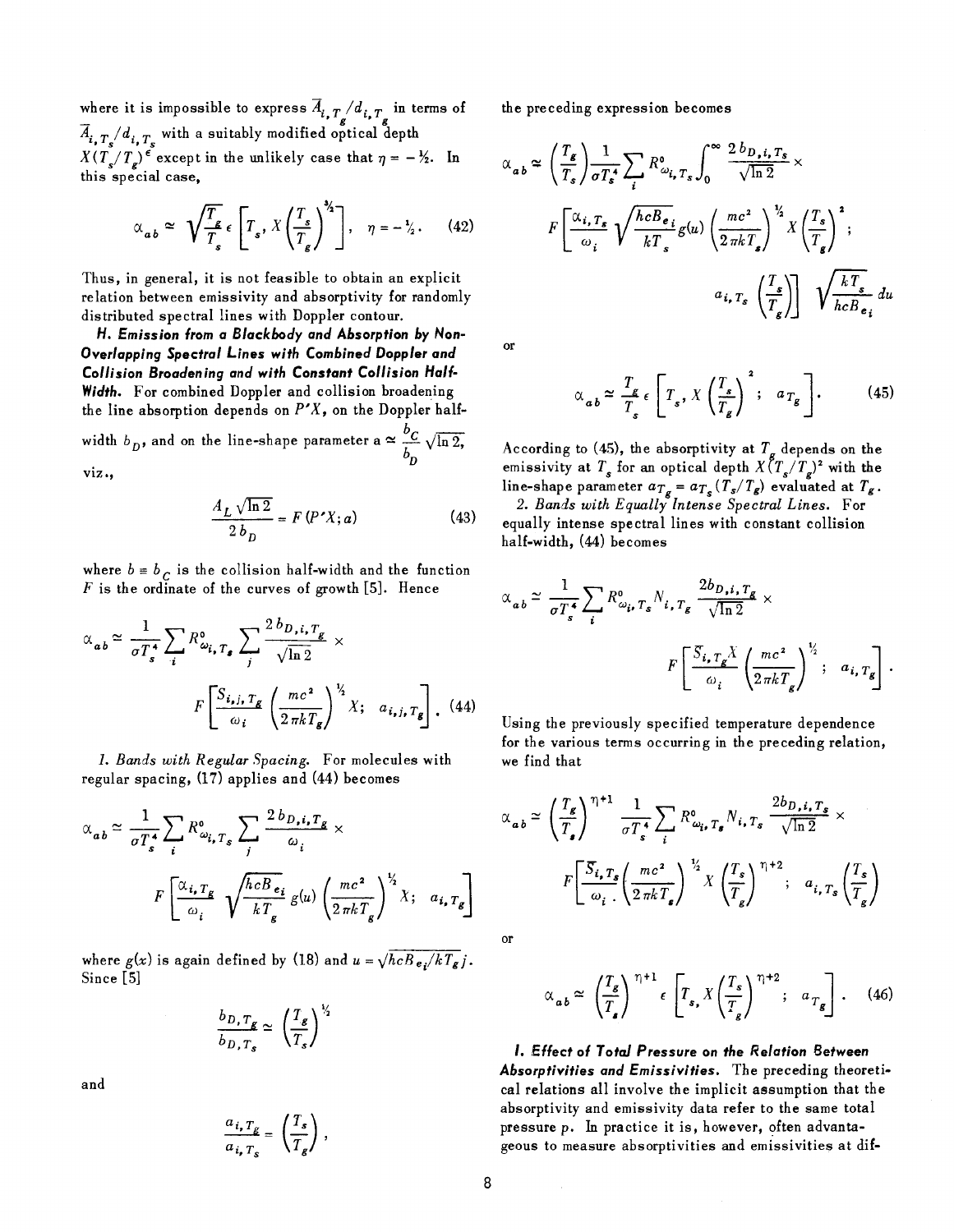ferent total pressures  $p_1$  and  $p_2$ , respectively. In this case all of the theoretical relations involving collision broadening must be modified. Appropriate relations can be derived without difficulty if the effective collision half-width depends linearly on the pressure, i.e., the line broadening agent is assumed to be the same for the absorption and for the emission measurements. Thus

$$
\frac{b_{i_{\bullet}} T_{g_{\bullet} p_1}}{b_{i_{\bullet}} T_{g_{\bullet} p_2}} = \frac{p_1}{p_2} \sqrt{\frac{T_s}{T_g}}.
$$
 (47)

The use of (47) leads to the revised relations summarized below.

*1. Transparent Gases.* The derivation of (6) does not involve the spectral line shape and, therefore, (6) applies irrespective of the total pressures of the absorbing and emitting gases.

*2. Constant Average Absorption Coefficients and Just-Overlapping Lines.* As long as both  $p_1$  and  $p_2$  are sufficiently large to justify the use of one of the postulated models, (12) [and the same expression which has been repeated in (15)] applies.

*3. Non-Overlapping Dispersion Lines with Regular Spacing and Constant Collision Half-Width.* The use of (47) in place of (19) shows that the factor  $p_1/p_2$  will occur outside the sum over bands and  $p_2/p_1$  will occur as a multiplicative factor to  $X$ , i.e., (20) becomes

$$
\alpha_{ab} \equiv \alpha_{ab} (T_s \to T_g, X, p_1) \simeq
$$

$$
\frac{p_1}{p_2} \left[ T_s, X \left( \frac{T_s}{T_g} \right) \left( \frac{p_2}{p_1} \right), p_2 \right].
$$
 (20a)

*4. Non-Overlapping Dispersion Lines of Equal Intensity with Constant Collision Half-Width.* Proceeding as before, it is apparent that (26) should be replaced by the expression

$$
\alpha_{ab} (T_s \to T_g, X, p_1) \simeq
$$
\n
$$
\left(\frac{p_1}{p_2}\right) \left(\frac{T_g}{T_s}\right)^{\eta} \epsilon \left[T_s, X \left(\frac{T_s}{T_g}\right)^{\eta+1} \left(\frac{p_2}{p_1}\right), p_2\right].
$$
\n(26a)

*5. Randomly Distributed Spectral Lines with Dispersion Contour.* Equation (33) is now replaced by the expression

$$
\alpha_{a,b} (T_s \to T_g, X, p_1) \simeq
$$
  

$$
\left(\frac{T_g}{T_s}\right)^{\frac{1}{2}} \epsilon \left[T_g, X \left(\frac{T_s}{T_g}\right)^{2-\eta} \left(\frac{p_1}{p_2}\right), p_2\right]
$$
 (33a)

since the collision half-width multiplies *X* in (31).

*6. Non-Overlapping Spectral Lines with Doppler Contour.* As long as the postulated model remains applicable, the total pressure cannot affect the results since it has no influence on the Doppler half-width. Thus (37), (38) and (42) hold independently of the values of  $p_1$  and  $p<sub>2</sub>$ .

*7. Non-Overlapping Spectral Lines with Combined Doppler and Collision Broadening, Constant Collision Half-Width, and Regular Line Spacing.* Examination of the relations preceding (45) shows that

$$
\alpha_{ab} (T_s \to T_g, X, p_1) \simeq
$$
\n
$$
\left(\frac{T_g}{T_s}\right) \epsilon \left[T_s, X \left(\frac{T_s}{T_g}\right)^2; a_{T_g, p_1}; p_2\right], (45a)
$$

i.e., the line~shape parameter must he evaluated at *Tg*  and  $p_1$ . Here

$$
a_{T_{g,p_1}} = a_{T_{s,p_2}} \left(\frac{T_s}{T_g}\right) \left(\frac{p_1}{p_2}\right)
$$

*8. Non-Overlapping Spectral Lines with Combined Doppler and Collision Broadening, Constant Collision Half-Width, and Lines of Equal Intensity.* It is easily seen that

$$
\alpha_{ab} (T_s \to T_g, X, p_1) \simeq
$$
\n
$$
\left(\frac{T_g}{T_s}\right)^{\eta+1} \epsilon \left[T_s, X \left(\frac{T_s}{T_g}\right)^{\eta+2}; a_{T_{g, p_1}}; p_2\right]. \quad (46a)
$$

# III. Discussion of Results and Correlation of Experimental Data

In accord with the general result obtained in (6), it is apparent that the absorptivity at *Tg* and the emissivity at  $T_s$  for  $p_1 = p_2 = p$  must be related, in general, in such a way that

$$
\alpha_{ab} = \left(\frac{T_g}{T_s}\right)^{\beta - 1} \epsilon \left[T_s, X \left(\frac{T_s}{T_g}\right)^{\beta}; a_{T_g}\right]
$$
 (48)

provided it has not been explicitly postulated that  $X$ cannot be arbitrarily small [compare equation (33)]. The absolute values of  $\beta$  depend on the assumed band model and are summarized in Table I for the cases considered in section II. It should be noted that  $\epsilon$  depends on the line-shape parameter  $a$  only in the special case of combined Doppler and collision broadening. The following interesting summary statements may be made:

(1) For otherwise comparable assumptions,  $\beta = 1$  or  $1 + \eta$  for dispersion lines and  $\beta = 2$  or  $2 + \eta$  for lines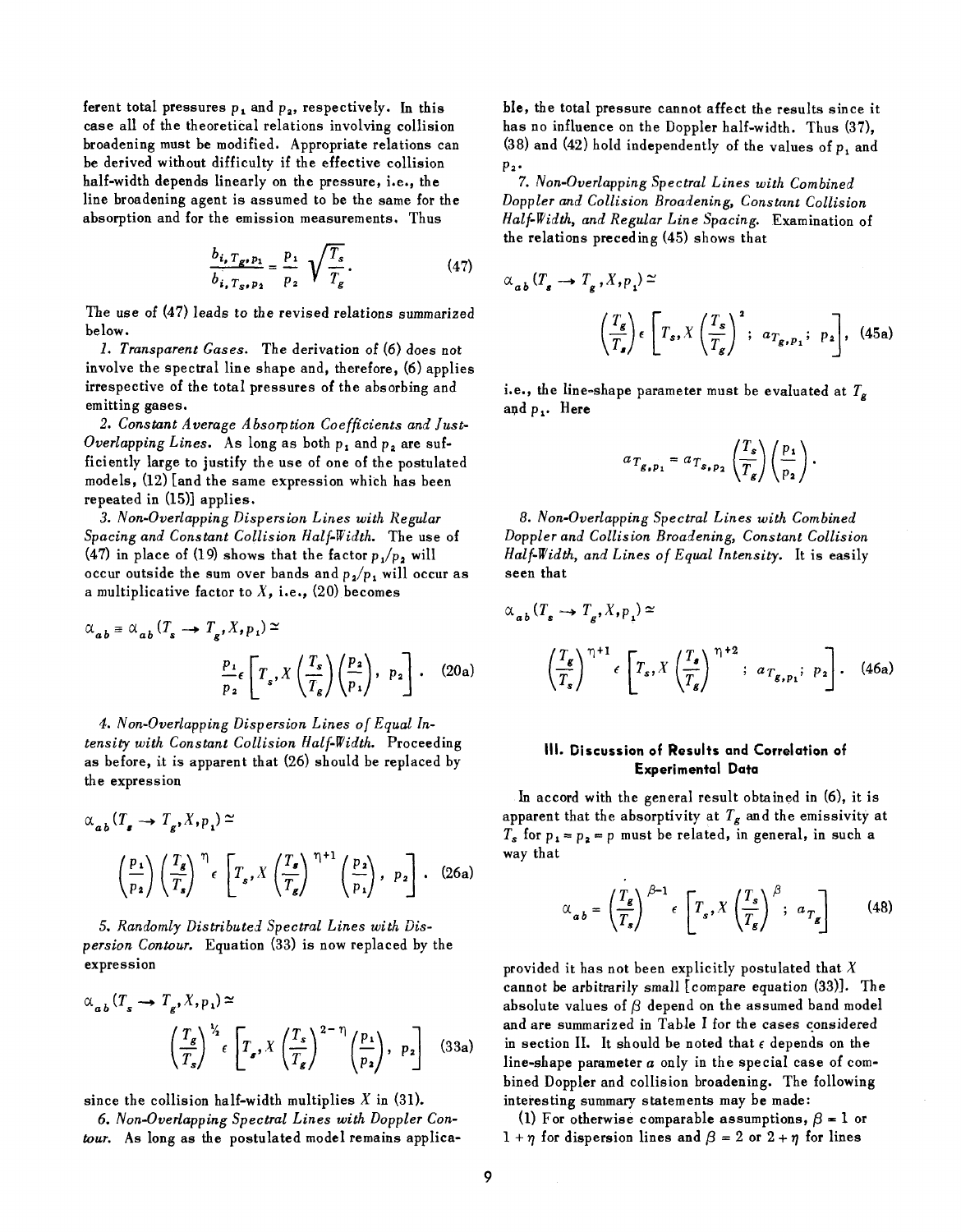# TABLE I. SUMMARY OF THEORETICAL RELATIONS BETWEEN ABSORPTIVITIES AT *Tg* AND EMISSIVITIES AT  $T_s$  FOR  $p_1 = p_2 = p_3$ .

| MODEL:                                                                                                                                                                                        | PHYSICAL CONDITIONS FOR<br>WHICH THE MODEL APPLIES:                                                                                            | $\beta$ IN<br>EQUATION (48)                        | <b>REMARKS</b>                                                                                                                               |
|-----------------------------------------------------------------------------------------------------------------------------------------------------------------------------------------------|------------------------------------------------------------------------------------------------------------------------------------------------|----------------------------------------------------|----------------------------------------------------------------------------------------------------------------------------------------------|
| constant average absorption coeffi-<br>cients for vibration-rotation bands.<br>just-overlapping spectral lines.                                                                               | at elevated pressures where<br>the rotational fine structure is<br>smeared out.                                                                | $\frac{3}{2}$                                      |                                                                                                                                              |
| non-overlapping dispersion lines with<br>regular spacing and constant col-<br>lision half-width.                                                                                              | molecules without $Q$ -branch<br>at moderate temperatures for<br>sufficiently low pressures.                                                   | 1                                                  |                                                                                                                                              |
| non-overlapping dispersion lines of<br>equal intensity and constant half-<br>width.                                                                                                           | molecules without Q-branch<br>at elevated temperatures for<br>sufficiently low pressures.                                                      | $1 + \eta$                                         | At moderate tempera-<br>tures, $\eta = 0$ , and this<br>case reduces to the<br>preceding limiting con-<br>ditions.                           |
| non-overlapping Doppler lines with<br>regular line spacing.                                                                                                                                   | moderate temperatures and<br>sufficiently low pressures to<br>make $b_C \ll b_D$ .                                                             | $\boldsymbol{2}$                                   |                                                                                                                                              |
| non-overlapping Doppler lines of equal<br>intensity.                                                                                                                                          | elevated temperatures and<br>sufficiently low pressures to<br>make $b_C \ll b_D$ .                                                             | $2 + \eta$                                         | At moderate tempera-<br>tures, $\eta = 0$ , and this<br>case reduces to the<br>preceding limiting con-<br>ditions.                           |
| non-overlapping spectral lines with<br>regular spacing, constant collision<br>half-width, and combined Doppler and<br>collision broadening.                                                   | moderate temperatures and<br>pressures which are suffi-<br>ciently small to justify the<br>neglect of overlapping be-<br>tween spectral lines. | $\sqrt{2}$                                         |                                                                                                                                              |
| combined Doppler and collision broad-<br>ening for non-overlapping lines of<br>equal intensity with constant half-<br>width.                                                                  | elevated temperatures and<br>moderate pressures for<br>molecules with large rota-<br>tional spacing.                                           | $2 + \eta$                                         | At moderate tempera-<br>tures, $\eta = 0$ , and this<br>case reduces to the<br>preceding limiting con-<br>dition.                            |
| randomly distributed dispersion lines<br>of equal intensity for sufficiently<br>large optical depths to make the<br>dominant line absorption vary as the<br>square root of the optical depth. | complicated molecules (e.g.,<br>$H2O$ at moderate or large<br>pressures for temperatures<br>sufficiently low to make<br>$b_c \gg b_p$ .        |                                                    | $\alpha_{ab} = \sqrt{\frac{T_g}{T_s}} \epsilon \left[ T_s X \left( \frac{T_s}{T_a} \right)^{2-\eta} \right]$<br>and Eq. (48) does not apply. |
| randomly distributed Doppler lines.                                                                                                                                                           | $\cdots$                                                                                                                                       | $\beta = \frac{3}{2}$ for<br>$\eta = -\frac{1}{2}$ | This case is of no<br>physical interest.                                                                                                     |

with Doppler broadening or combined Doppler and collision broadening.<sup>5</sup>

(2) For overlapping lines  $\beta = \frac{3}{4}$ .

We now proceed to consider briefly the correlation of available experimental data by means of our theoretical formulae.

A. *Carbon Dioxide.* Hottel and Mangelsdorf [8] have obtained the empirical relation

$$
(a_{a,b,\text{CO}_2})_{H-M} \approx \left(\frac{T_g}{T_g}\right)^{\frac{\gamma_s}{\gamma}} \epsilon \left[T_s, X\left(\frac{T_s}{T_g}\right)\right].
$$
 (49)

<sup>&</sup>lt;sup>5</sup>The value of  $\beta$  for combined Doppler and collision broadening is not directly comparable to  $\beta$  for the other cases because the absorptivity is related to an emissivity at the temperature  $T_s$  but with a line-shape parameter *a* evaluated at  $T_{\rm g}$ . This is not a physically **realizable case, and is therefore** not directly useful. If we were able to refer the absorptivity to an emissivity at  $T_s$  with the line-shape parameter evaluated at  $T_s$  then  $\beta$  would depend on the optical depth and the line-shape parameter, and would equal 2 or 2 <sup>+</sup>  $\eta$  only in the limiting case of collision broadened lines.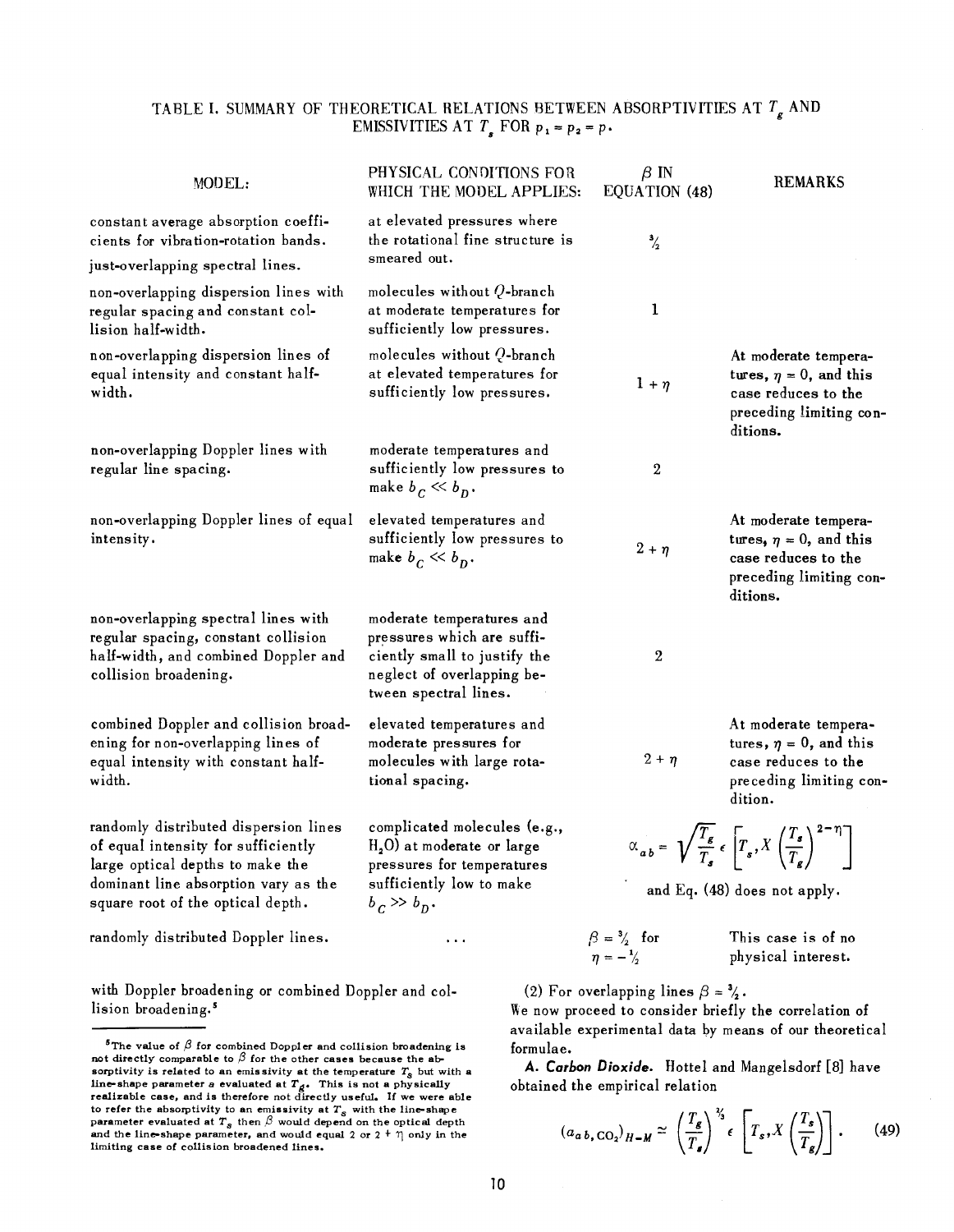It is apparent that (49) cannot apply in the limit of zero optical depth since it does not reduce to (6). Hence it is reasonable to assume that the important contributions to  $\alpha_{ab}$  and  $\epsilon$  are made by non-overlapping dispersion lines which are sufficiently strong so that the emissivity varies as the square root of the optical depth. On this assumption, we may use the relation obtained for randomly distributed dispersion lines in (33) for the derivation of an effective value of  $\eta$  for CO<sub>2</sub>, viz.,

$$
\alpha_{ab} \simeq \left(\frac{T_s}{T_s}\right)^{\frac{V_s}{2}} \epsilon \left[T_s, \sqrt{X\left(\frac{T_s}{T_g}\right)\left(\frac{T_s}{T_g}\right)^{1-\eta}}\right]
$$

or

$$
\alpha_{ab} \simeq \left(\frac{T_g}{T_s}\right)^{\eta/2} \epsilon \left[T_s, \sqrt{X\left(\frac{T_s}{T_g}\right)}\right].
$$

On the other hand, (49) becomes

$$
(\alpha_{ab, CO_2}|_{H-M} \simeq \left(\frac{T_g}{T_s}\right)^{\frac{\gamma_s}{\gamma}} \epsilon \left[T_s, \sqrt{X\left(\frac{T_s}{T_g}\right)}\right]
$$

and

$$
(\eta)_{\rm CO_2} \simeq \gamma_3.
$$



X, ft-atmos

FIGURE 1. THE RATIOS OF CALCULATED TO OBSERVED AB-SORPTIVITIES FOR CO<sub>2</sub> AS A FUNCTION OF OPTICAL DEPTH [CALCULATED USING EQUATION (49): 0; CALCULATED USING EQUATION (33) WITH  $\eta = \frac{\gamma}{4}$ :  $\Box$ ; CALCULATED USING (33) WITH  $\eta$ = 1:  $\Delta$ ].

The fact that (33) with  $\eta = \frac{4}{3}$  provides a good correlation of the available experimental results is illustrated in Fig. 1. It is interesting to observe that the choice  $n = 1$ . which is the appropriate value for water in the statistical model, leads to notably poorer correlation of data than  $\eta = \frac{4}{3}$ .<br>Although  $\eta$  is independent of X, equation (33) with

 $\eta = \frac{4}{3}$  should not be used either for very large or for very small values of  $X$  since it was derived by using the line absorption relation appropriate for the square root region [compare equation (31)].

*B. Water* [4]. A comparison of observed and calculated results is shown in Fig. 2 for water vapor. Reference to Fig. 2, and to data for larger values of *X* which are not



FIGURE 2. THE RATIOS OF CALCULATED ABSORPTIVITIES  $\alpha_{ab}$ TO OBSERVED ABSORPTIVITIES  $\alpha_{\rm obs}$  AS a function of opti-CAL DEPTH FOR WATER VAPOR USING DIFFERENT BAND MODELS ( $T_s = 2500 \text{ R}$ ,  $T_g = 750 \text{ R}$ , TOTAL PRESSURE  $p = 1$ ATMOS; FROM OLFE AND PENNER [3 ]).

plotted, shows that equation (33) gives a fair representation for X greater than about 0.1 or 0.2 ft-atmos;  $\beta = \frac{3}{4}$ holds for very small values of  $X$  and also for  $X$  greater than about 0.5 ft-atmos;  $\beta = \eta + 1 = 2$  applies for X less than about  $0.2$  ft-atmos.<sup>6</sup> Equation  $(33)$  is seen to apply when the absorption is dominated by dispersion lines in the square root region irrespective of the extent of overlapping between lines.

C. *Carbon* Monoxide. Careful absorptivity measurements for carbon monoxide have been performed recently in our laboratory by U. P. Oppenheim [10]. The experimental results obtained at very low pressures where  $\beta = 1$ , and at elevated pressures where  $\beta = \frac{3}{4}$ , are shown in Figs. 3 and 4, respectively. Reference to the data plotted in Figs. 3 and 4 shows very satisfactory agreement with theoretical predictions. It is interesting to observe (see Fig. 4) that the overlapping line models fail to apply at elevated temperatures for constant pressure and optical depth. This conclusion is in accord with predictions since both the collision half-width and the number of absorbers in the light path decrease for the specified conditions, i.e., the requirements for use of an overlapping line model must break down at suffi-

<sup>&</sup>lt;sup>6</sup>The estimate  $\eta$ <sup>=</sup> 1 for water vapor has been derived from correlation of measured emissivity data by means of the statistical model  $[2,5]$ .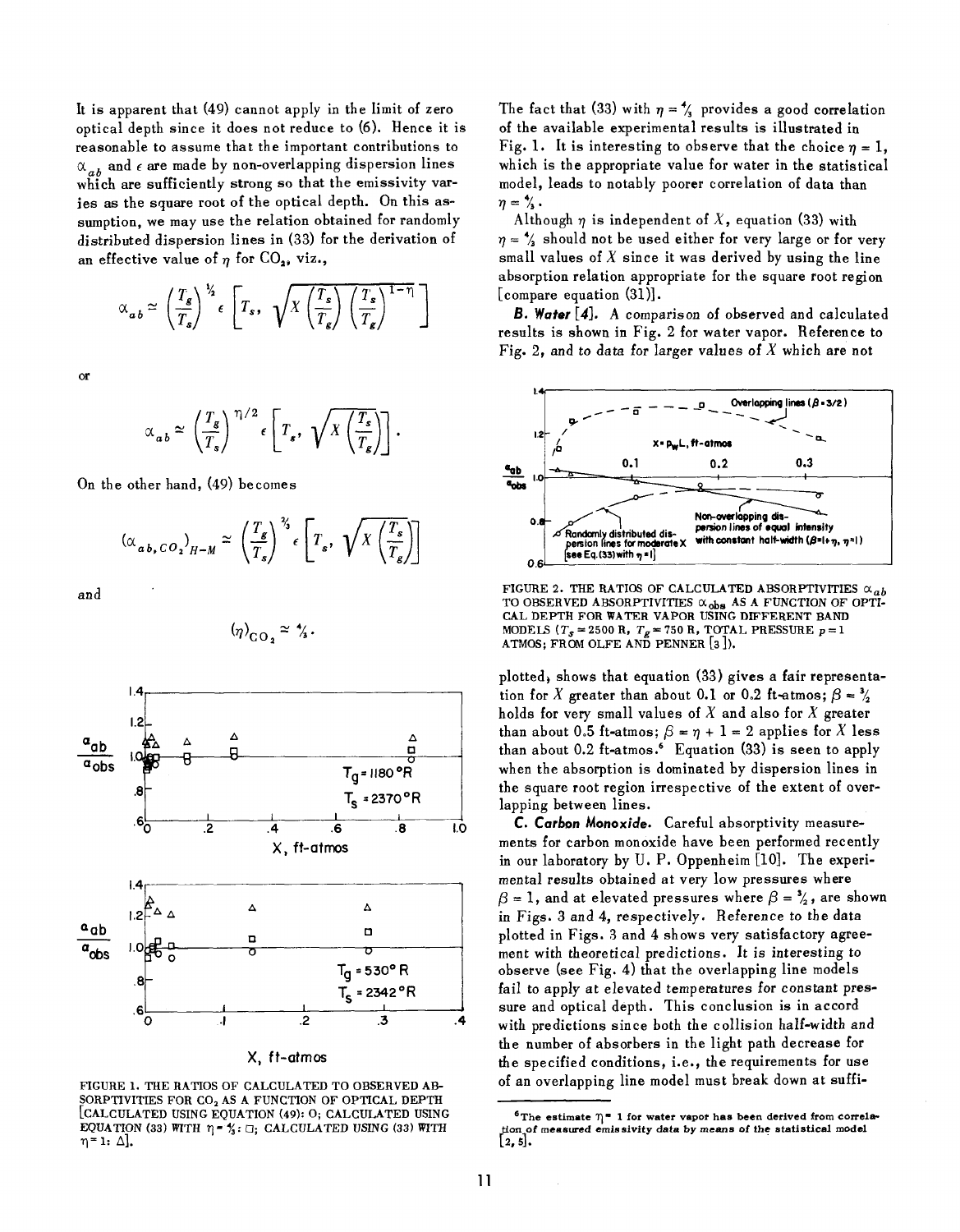

FlGURE 3. THE TOTAL EMISSIVITY OF CO AS A FUNCTION OF TEMPERATURE FOR VARIOUS OPTICAL DEPTHS AND A TOTAL PRESSURE OF 1 ATMOS. THE SOLID CURVE IS THE EMISSIVITY CALCULATED FROM BASIC PRINCIPLES USING A NON-QVER-LAPPING LINE THEORY [5], WHILE THE CIRCLES INDICATE POINTS CALCULATED USING EQUATION (20) AND ABSORPTION MEASUREMENTS (FROM U. P. OPPENHEIM [10]).

ciently high temperatures. The relative positions for broadening with  $He$  or  $A$  are in accord with the known pressure dependence and absolute values of the collision half-width for these broadening agents [11]. Finally, the observed lower temperature 'devia tions from an overlapping line model at smaller optical depths serve to emphasize the fact that both the product of integrated intensity with optical depth and the effective half-width are important in determining the range of validity of an overlapping line model.

*D. Relations Useful* **in** *the Interpretation* **of** *Experimental Data.* In the interpretation of experimental results it may be useful to utilize a number of obvious relations for the rates of change of absorptivities with optical depth and temperature.

For transparent gases, (6) applies and the emissivity is a linear function of optical depth, i.e.,

$$
\alpha_{ab} (T_s \to T_g, X, p_1) \equiv \alpha_{ab} \simeq \frac{T_s}{T_g} \epsilon (T_s, X) \equiv \frac{T_s}{T_g} X \epsilon_{T_s}
$$
 (50)

and

$$
\left[\frac{\partial \ln \alpha_{ab} (T_s \to T_g, X, p_1)}{\partial \ln X}\right]_{1.r.} = 1 \tag{51}
$$

where the subscript l.r. identifies results appropriate for the "linear region." On the other hand, in the "squareroot region," (identified by the subscript s.r.r.)7, equation (48) becomes

$$
\alpha_{ab} (T_s \to T_g, X, p_1) = \alpha_{ab} \approx
$$
\n
$$
\left(\frac{T_s}{T_g}\right)^{1 - (\beta/2)} \sqrt{X} \epsilon_{T_g; a_{\overline{T}_g}; p_1} (52)
$$

**'The phrases "linear region" and "square-root region" should be**  interpreted to mean that the important contributions to the emissivity are made by spectral lines in such a way that the emissivity varies effectively linearly or as the square root of the optical depth, **respectively.**